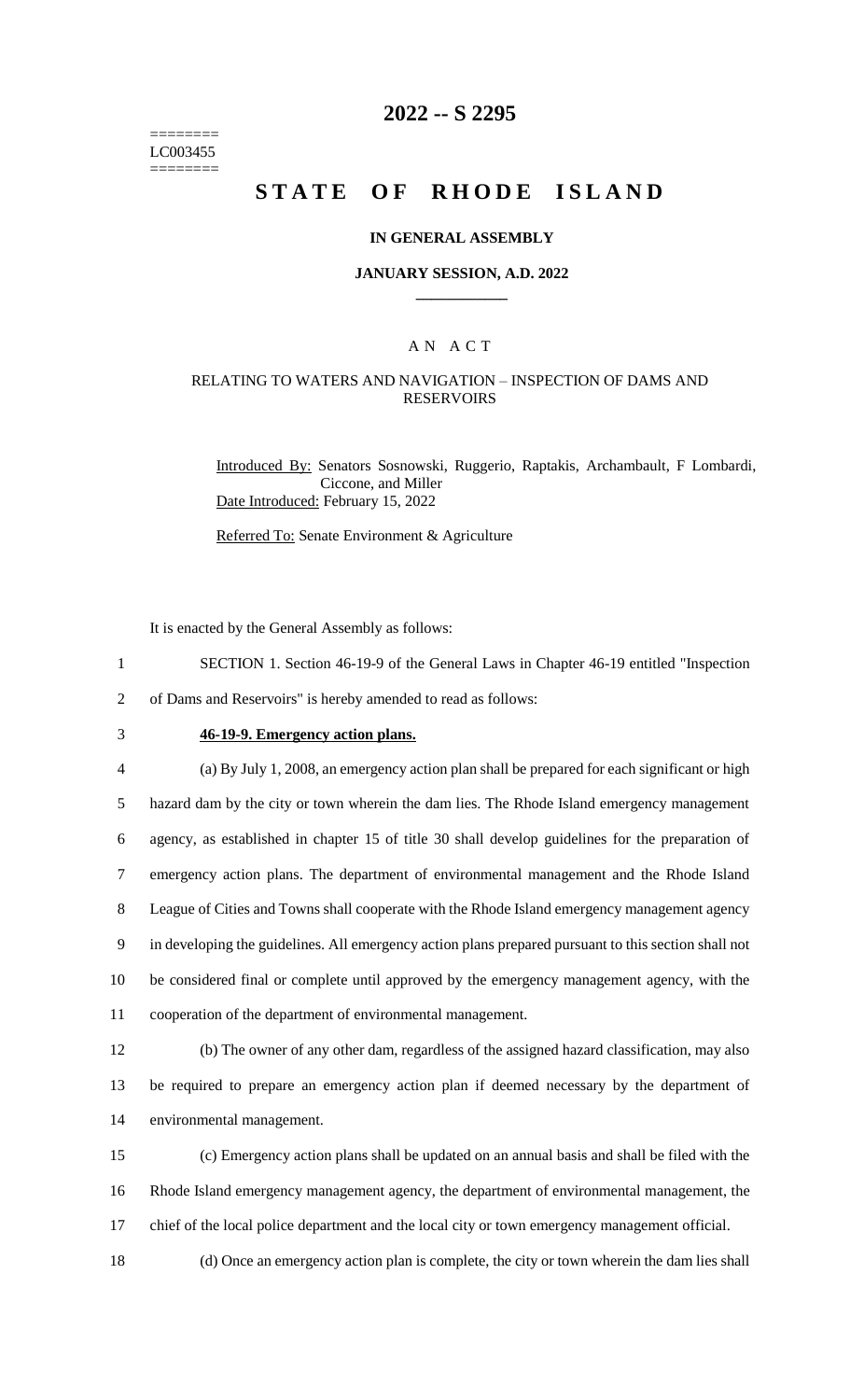provide written notice to the dam owner of the costs for actions taken by the city or town in the development of the emergency action plan. Said costs of developing the emergency action plan shall be remitted to the city or town within ninety (90) days of the receipt of such notice. In the event that the costs are not remitted within the ninety (90) day period, the municipality shall have a valid legal claim against the dam owner, in the amount of such costs, plus any costs associated with the pursuit of the claim.

7 (e) Each state agency shall, in cooperation with the municipality in which the dam lies, be 8 responsible for the preparation of an emergency action plan for each high and significant hazard 9 dam owned by said agency by the deadline specified in subsection (a).

10 (f) The department of environmental management may assess an administrative penalty for

11 failure to comply with subsections (a), (b), (c) and (e) of this section, in accordance with chapter

12 17.6 of title 42.

13 (g) The department of environmental management and the Rhode Island emergency 14 management agency shall establish a notification system for dams in the event of severe weather

15 conditions to coordinate the actions at the federal, state and local levels. The notification system

16 shall include a dam advisory, a dam watch and a dam warning.

17 SECTION 2. This act shall take effect upon passage.

======== LC003455 ========